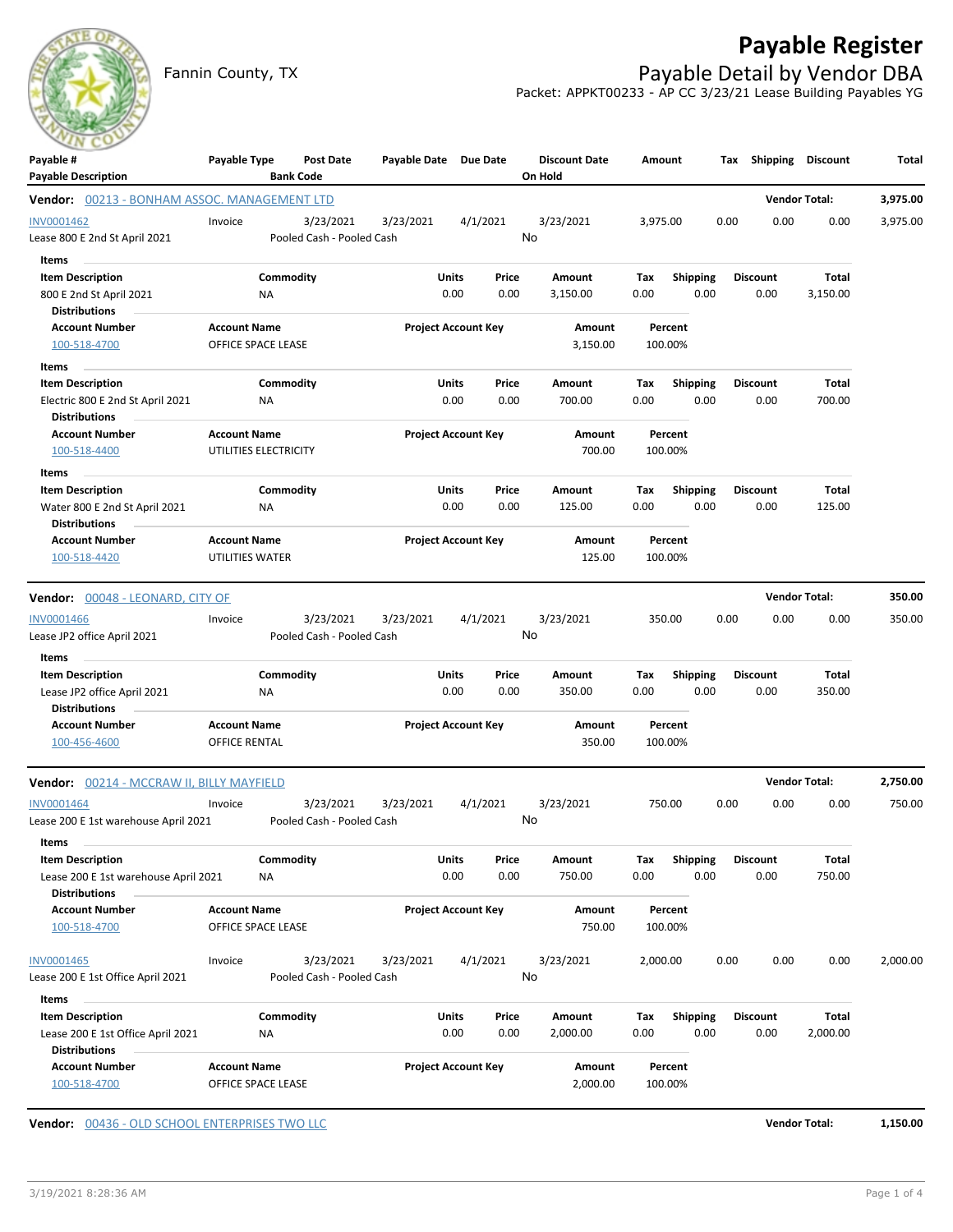| <b>Payable Register</b>            |                     |                           |                     |                            |       |                      |          |                 |      |                 |                 | Packet: APPKT00233 - AP CC 3/23/21 Lease Building Payables YG |
|------------------------------------|---------------------|---------------------------|---------------------|----------------------------|-------|----------------------|----------|-----------------|------|-----------------|-----------------|---------------------------------------------------------------|
| Payable #                          | Payable Type        | <b>Post Date</b>          | <b>Pavable Date</b> | Due Date                   |       | <b>Discount Date</b> | Amount   |                 | Tax  | Shipping        | <b>Discount</b> | Total                                                         |
| <b>Payable Description</b>         |                     | <b>Bank Code</b>          |                     |                            |       | On Hold              |          |                 |      |                 |                 |                                                               |
| INV0001463                         | Invoice             | 3/23/2021                 | 3/23/2021           | 4/1/2021                   |       | 3/23/2021            | 1,150.00 |                 | 0.00 | 0.00            | 0.00            | 1,150.00                                                      |
| Lease 108 E Sam Rayburn April 2021 |                     | Pooled Cash - Pooled Cash |                     |                            |       | No                   |          |                 |      |                 |                 |                                                               |
| Items                              |                     |                           |                     |                            |       |                      |          |                 |      |                 |                 |                                                               |
| <b>Item Description</b>            |                     | Commodity                 |                     | <b>Units</b>               | Price | Amount               | Tax      | <b>Shipping</b> |      | <b>Discount</b> | Total           |                                                               |
| Lease 108 E Sam Rayburn April 2021 | <b>NA</b>           |                           |                     | 0.00                       | 0.00  | 1,150.00             | 0.00     | 0.00            |      | 0.00            | 1,150.00        |                                                               |
| <b>Distributions</b>               |                     |                           |                     |                            |       |                      |          |                 |      |                 |                 |                                                               |
| <b>Account Number</b>              | <b>Account Name</b> |                           |                     | <b>Project Account Key</b> |       | Amount               |          | Percent         |      |                 |                 |                                                               |
| 100-518-4700                       | OFFICE SPACE LEASE  |                           |                     |                            |       | 1,150.00             |          | 100.00%         |      |                 |                 |                                                               |
|                                    |                     |                           |                     |                            |       |                      |          |                 |      |                 |                 |                                                               |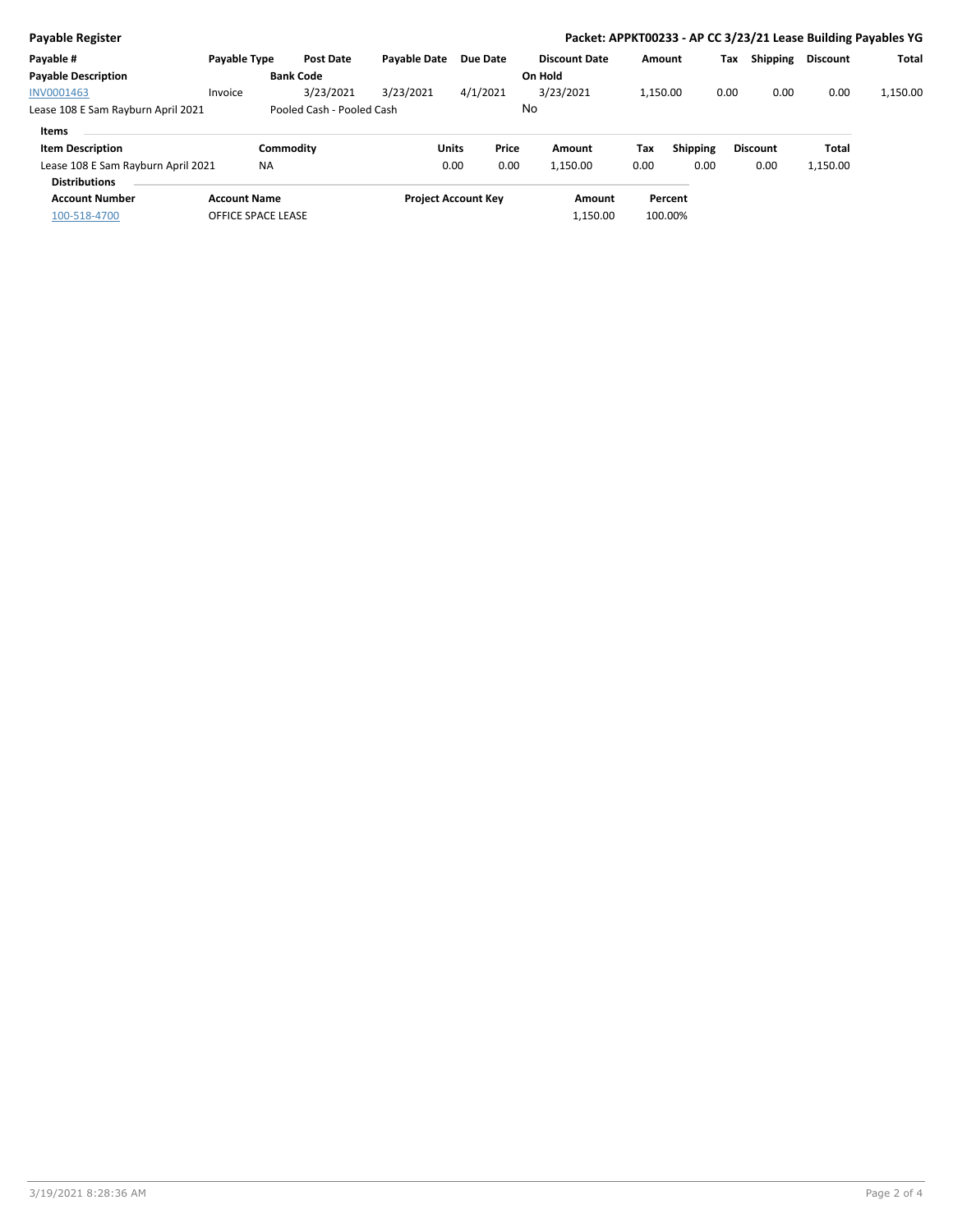## Payable Summary

| Type    | Count               | Gross    | Tax  | <b>Shipping</b> | <b>Discount</b> | Total    | <b>Manual Payment</b> | <b>Balance</b> |
|---------|---------------------|----------|------|-----------------|-----------------|----------|-----------------------|----------------|
| Invoice |                     | 8.225.00 | 0.00 | 0.00            | 0.00            | 8.225.00 | 0.00                  | 8.225.00       |
|         | <b>Grand Total:</b> | 8.225.00 | 0.00 | 0.00            | 0.00            | 8,225.00 | 0.00                  | 8.225.00       |